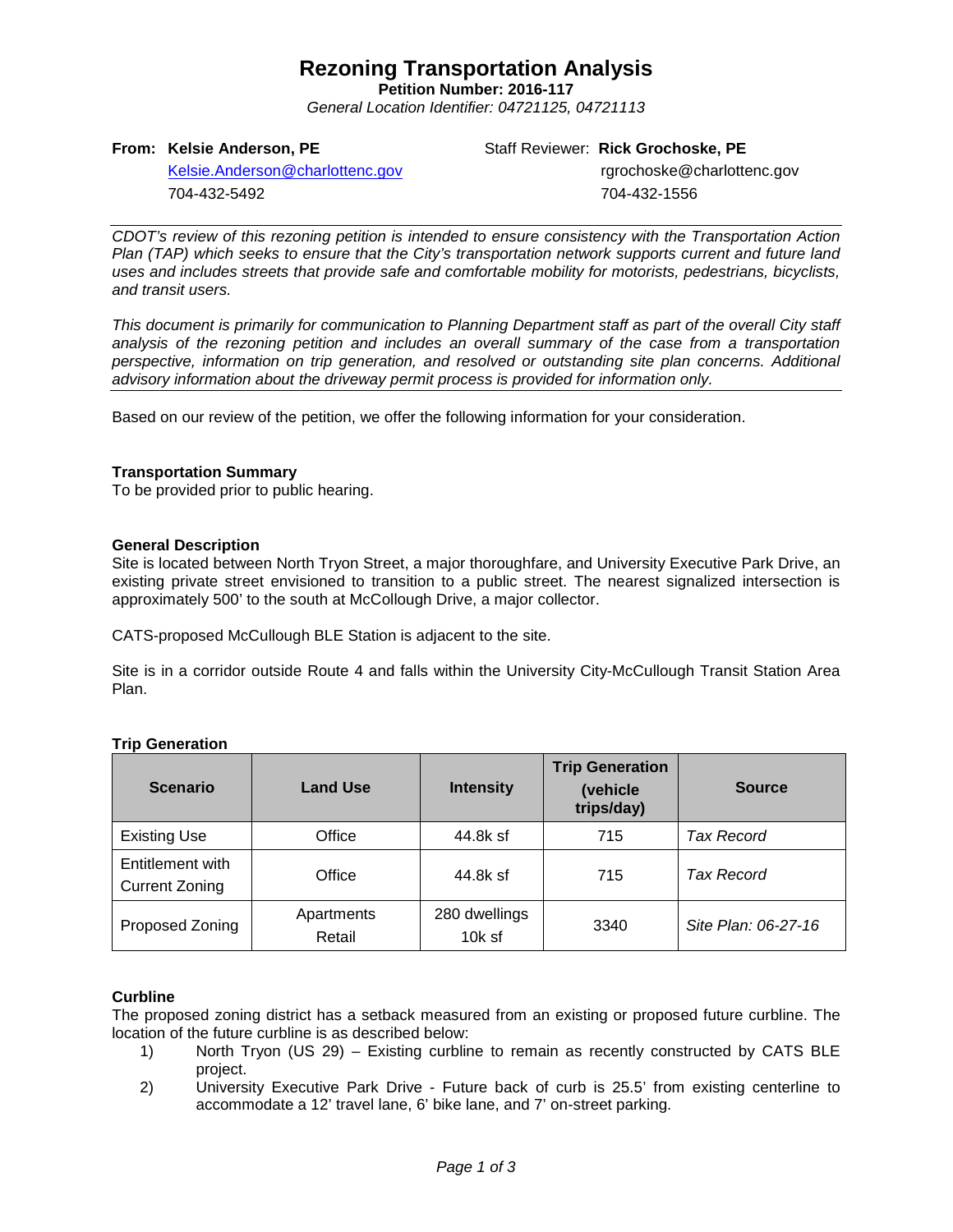## **Rezoning Transportation Analysis**

**Petition Number: 2016-117**

*General Location Identifier: 04721125, 04721113*

**Resolved Issues** N/A

## **Outstanding Issues**

- 1. The petitioner should revise the site plan to call out and depict a multiuse path connection along south side of the parcel to create a walkable block length consistent with preferred transit station area block lengths.
- 2. The petitioner should revise the site plan and associated notes to include and depict all proposed site sidewalks to be 8' wide, since the site is adjacent to a BLE transit station and reflect CATS' recently constructed 8' wide sidewalks along the site's N. Tryon St. frontage.
- 3. The petitioner should revise the site plan to call out and depict the University Executive Park Dr. half cross section with a 12' travel lane, 6' bike lane, and 7' on-street parking, including dedication in fee simple of r/w as measured from the existing University Executive Park Dr.'s centerline to the back of sidewalk (41.5' from existing centerline) with the expectation that University Executive Park Dr. will transition from a private to a public street as adjacent properties redevelop.
- 4. The petitioner should revise the site plan to call out and depict the east-west connection between N. Tryon and University Executive Park to a local office/commercial narrow street section (see CLDSM typical section U-04), including dedication in fee simple of the 55' r/w for this section as measured from the existing University Executive Park Dr.'s northern property line. The petitioner may expand the cross section to include on-street parallel parking spaces if desired.
- 5. The petitioner should revise the site plan to include a conditional note and depict on the site plan the petitioner will coordinate with the property owner of parcel 04721119 to permanently close the existing joint access driveway near N. Tryon Street and create a new cross-access easement driveway to align with the site's proposed deck entrance driveway.
- 6. The petitioner should revise the site plan to add a note specifying dedication and fee simple conveyance of additional rights of way to the City before the site's first building certificate of occupancy is issued.
- 7. The petitioner should revise the site plan to add a note specifying all transportation improvements will be constructed and approved before the site's first building certificate of occupancy is issued.

## **Advisory Information**

The following are requirements of the developer that must be satisfied prior to driveway permit approval. We recommend that the petitioner reflect these on the rezoning plan as-appropriate.

- 1. According to the City of Charlotte's Driveway Regulations, CDOT has the authority to regulate/approve all private street/driveway and public street connections to the right-of-way of a street under the regulatory jurisdiction of the City of Charlotte.
- 2. Adequate sight triangles must be reserved at the existing/proposed street entrance(s). Two 35' x 35' sight triangles (and two 10' x 70' sight triangles on North Carolina Department of Transportation on NCDOT maintained streets) are required for the entrance(s) to meet requirements. All proposed trees, berms, walls, fences, and/or identification signs must not interfere with sight distance at the entrance(s). Such items should be identified on the site plan.
- 3. The proposed driveway connection(s) to public streets will require a driveway permit(s) to be submitted to CDOT (and the North Carolina Department of Transportation on NCDOT maintained streets) for review and approval. The exact driveway location(s) and type/width of the driveway(s) will